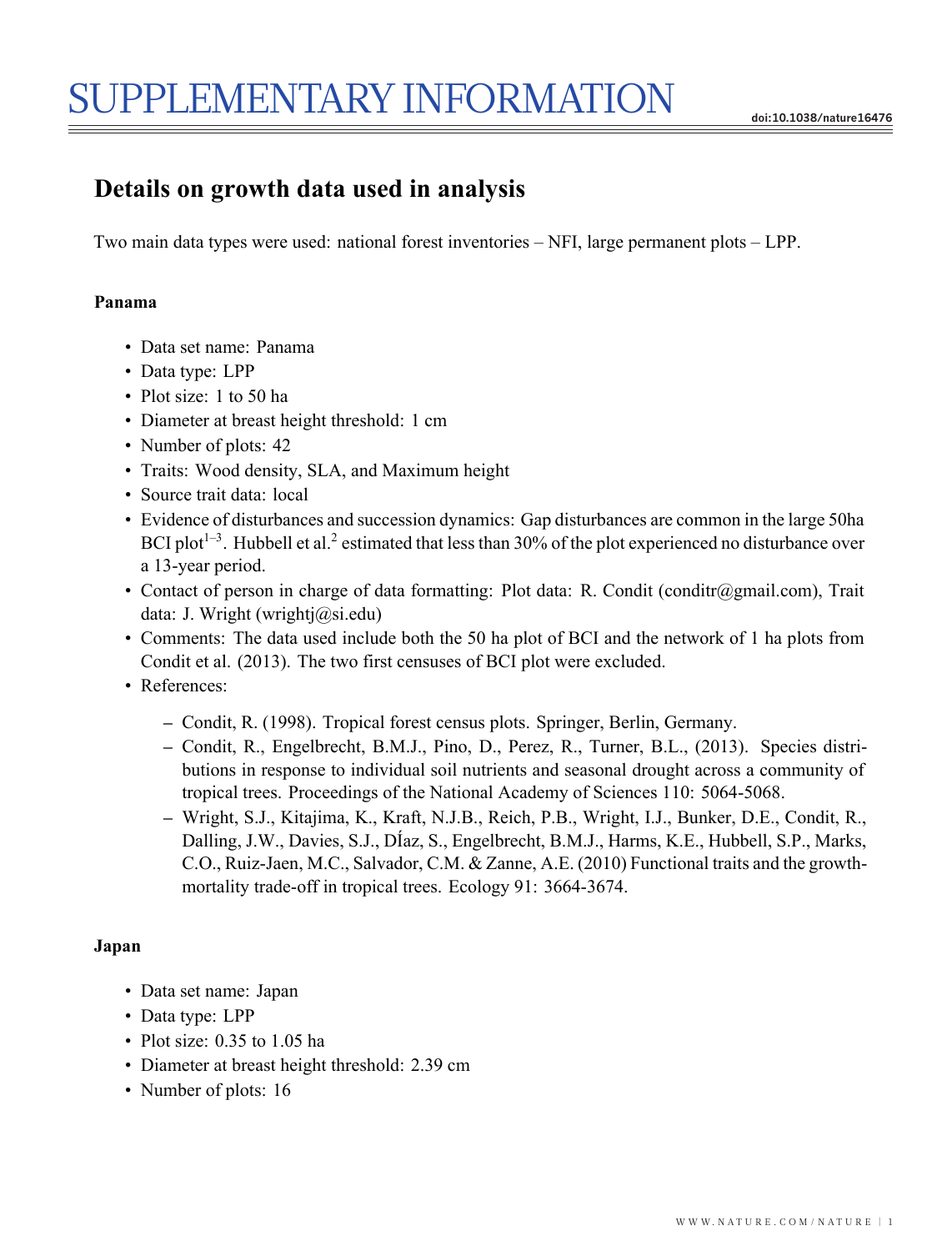- Traits: Wood density, SLA, and Maximum height
- Source trait data: local
- Evidence of disturbances and succession dynamics: The network of plot comprise 50% of old growth forests, 17% of old secondary forests and 33% of young secondary forests.
- Contact of person in charge of data formatting: Plot data: M. I. Ishihara (moni1000f networkcenter@) fsc.hokudai.ac.jp), Trait data: Y Onoda (yusuke.onoda@gmail.com)
- Comments:
- References:
	- **–** Yakushima Forest Environment Conservation Center, Ishihara, M.I., Suzuki, S.N., Nakamura, M., Enoki, T., Fujiwara, A., Hiura, T., Homma, K., Hoshino, D., Hoshizaki, K., Ida, H., Ishida, K., Itoh, A., Kaneko, T., Kubota, K., Kuraji, K., Kuramoto, S., Makita, A., Masaki, T., Namikawa, K., Niiyama, K., Noguchi, M., Nomiya, H., Ohkubo, T., Saito, S., Sakai, T., Sakimoto, M., Sakio, H., Shibano, H., Sugita, H., Suzuki, M., Takashima, A., Tanaka, N., Tashiro, N., Tokuchi, N., Yoshida, T., Yoshida, Y., (2011). Forest stand structure, composition, and dynamics in 34 sites over Japan. Ecological Research 26: 1007-1008.

#### **Puerto Rico**

- Data set name: Luquillo
- Data type: LPP
- Plot size: 16 ha
- Diameter at breast height threshold: 1 cm
- Number of plots: 1
- Traits: Wood density, SLA, and Maximum height
- Source trait data: local
- Evidence of disturbances and succession dynamics: The plot has been struck by hurricanes in 1989 and in 19984. In addition, two-third of the plot is a secondary forest on land previously used for agriculture and logging<sup>4</sup>.
- Contact of person in charge of data formatting: Plot data: J. Thompson (jiom@ceh.ac.uk) and J. Zimmerman (esskz@ites.upr.edu), Trait data: N. Swenson (swensonn@msu.edu)
- Comments:
- References:
	- **–** Thompson, J., N. Brokaw, J. K. Zimmerman, R. B. Waide, E. M. Everham III, D. J. Lodge, C. M. Taylor, D. GarciaMontiel, and M. Fluet. (2002). Land use history, environment, and tree composition in a tropical forest. Ecological Applications 12: 1344-1363.
	- **–** Swenson, N.G., J.C. Stegen, S.J. Davies, D.L. Erickson, J. Forero-Montana, A.H. Hurlbert, W.J. Kress, J. Thompson, M. Uriarte, S.J. Wright and J.K. Zimmerman. (2012). Temporal turnover in the composition of tropical tree communities: functional determinism and phylogenetic stochasticity. Ecology 93: 490-499.

#### **Central African Republic**

- Data set name: M'Baiki
- Data type: LPP
- Plot size: 4 ha
- Diameter at breast height threshold: 10 cm
- Number of plots: 10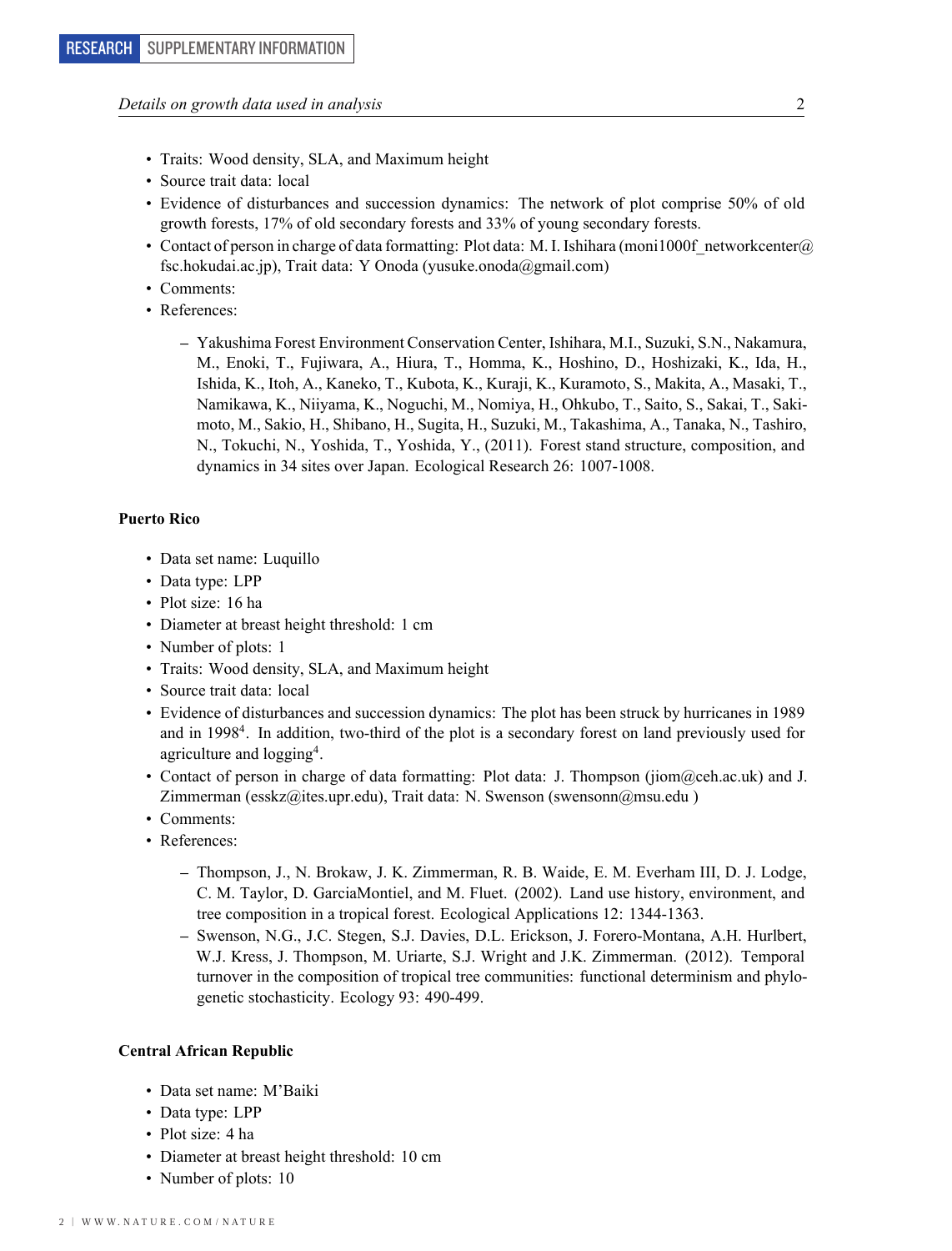- Traits: Wood density and SLA
- Source trait data: local
- Evidence of disturbances and succession dynamics: The plot network was established with three levels of harvesting and an unharvested control<sup>5</sup>.
- Contact of person in charge of data formatting: G. Vieilledent (ghislain.vieilledent@cirad.fr)
- Comments:
- References:
	- **–** Ouadraogo, D.-Y., Mortier, F., Gourlet-Fleury, S., Freycon, V., and Picard, N. (2013). Slowgrowing species cope best with drought: evidence from long-term measurements in a tropical semi-deciduous moist forest of Central Africa. Journal of Ecology 101: 1459-1470.
	- **–** Gourlet-Fleury, S., V. Rossi, M. Rejou-Mechain, V. Freycon, A. Fayolle, L. Saint-Andr\_, G. Cornu, J. Gerard, J. M. Sarrailh, and O. Flores. (2011). Environmental Filtering of Dense-Wooded Species Controls above-Ground Biomass Stored in African Moist Forests. Journal of Ecology 99: 981-90.

#### **Taiwan**

- Data set name: Fushan
- Data type: LPP
- Plot size: 25 ha
- Diameter at breast height threshold: 1 cm
- Number of plots: 1
- Traits: Wood density and SLA
- Source trait data: local
- Evidence of disturbances and succession dynamics: Fushan experienced several Typhoon disturbances in 1994 with tree fall events. The main disturbance effect was trees defoliation<sup>6</sup>.
- Contact of person in charge of data formatting: I-F. Sun (ifsun@mail.ndhu.edu.tw)
- Comments:
- References:
	- **–** Lasky, J.R., Sun, I., Su, S.-H., Chen, Z.-S., and Keitt, T.H. (2013). Trait-mediated effects of environmental filtering on tree community dynamics. Journal of Ecology 101: 722-733.

#### **French Guiana**

- Data set name: Paracou
- Data type: LPP
- Plot size: 6.25 ha
- Diameter at breast height threshold: 10 cm
- Number of plots: 15
- Traits: Wood density and SLA
- Source trait data: local
- Evidence of disturbances and succession dynamics: The plot network was established with three levels of harvesting and unharvested control7.
- Contact of person in charge of data formatting: Plot data: B. Herault (bruno.herault@cirad.fr), Trait data: C. Baraloto (Chris.Baraloto@ecofog.gf)
- Comments: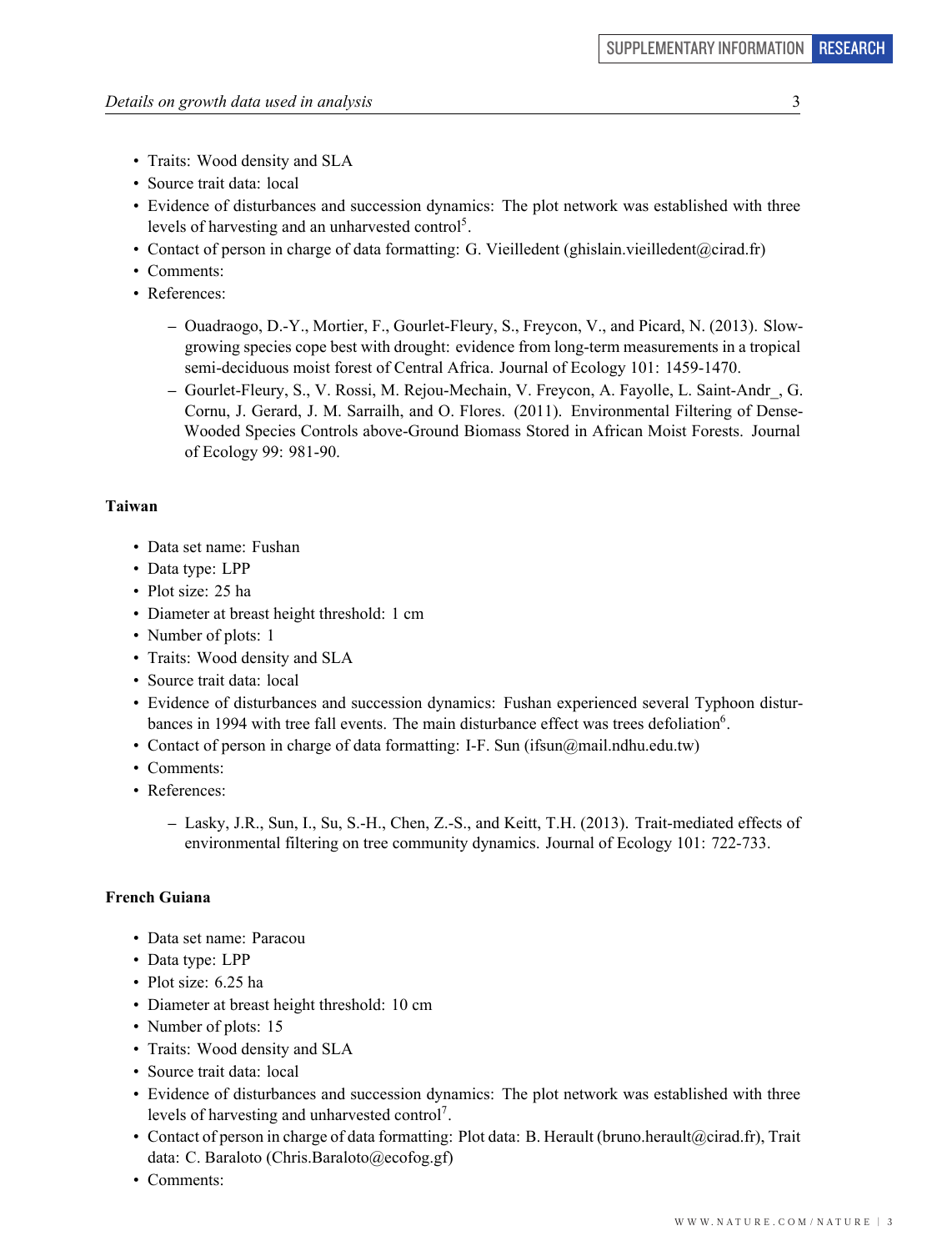- References:
	- **–** Herault, B., Bachelot, B., Poorter, L., Rossi, V., Bongers, F., Chave, J., Paine, C.E., Wagner, F., and Baraloto, C. (2011). Functional traits shape ontogenetic growth trajectories of rain forest tree species. Journal of Ecology 99: 1431-1440.
	- **–** Herault, B., Ouallet, J., Blanc, L., Wagner, F., and Baraloto, C. (2010). Growth responses of neotropical trees to logging gaps. Journal of Applied Ecology 47: 821-831.
	- **–** Baraloto, C, P.C.E. Timothy, L. Poorter, J. Beauchene, D. Bonal, AM Domenach, B. Herault, S. Patido, JC Roggy, and Jerome Chave. (2010). Decoupled Leaf and Stem Economics in Rain Forest Trees. Ecology Letters 13: 1338-47.

#### **France**

- Data set name: France
- Data type: NFI
- Plot size: 0.017 to 0.07 ha
- Diameter at breast height threshold: 7.5 cm
- Number of plots: 41503
- Traits: Wood density, SLA, and Maximum height
- Source trait data: TRY
- Evidence of disturbances and succession dynamics: French forests monitored by the French National Forest Inventory experienced several types of natural disturbance<sup>8</sup> (such as wind, forest fire, and insect attacks) and harvesting. The age structure reconstructed by Vilen et al.<sup>9</sup> shows that young forests represent a significant percentage of the forested area (see age distribution below).
- Contact of person in charge of data formatting: G. Kunstler (georges.kunstler@gmail.com)
- Comments: The French NFI is based on temporary plots, but 5 years tree radial growth is estimated with a short core. All trees with dbh  $> 7.5$  cm,  $> 22.5$  cm and  $> 37.5$  cm were measured within a radius of 6 m, 9 m and 15 m, respectively. Plots are distributed over forest ecosystems on a 1x1-km grid
- References:
	- **–** IFN. (2011). Les resultats issus des campagnes d'inventaire 2006, 2007, 2008, 2009, 2010 et 2011. Inventaire Forestier National, Nogent-sur-Vernisson, FR.
	- **–** http://inventaire-forestier.ign.fr/spip/spip.php?rubrique153

#### **Spain**

- Data set name: Spain
- Data type: NFI
- Plot size: 0.0078 to 0.19 ha
- Diameter at breast height threshold: 7.5 cm
- Number of plots: 49855
- Traits: Wood density, SLA, and Maximum height
- Source trait data: TRY
- Evidence of disturbances and succession dynamics: Spanish forests monitored by the Spanish National Forest Inventory experienced several types of natural disturbance<sup>8</sup> (such as wind, forest fire, and insect attacks) and harvesting. No data are available on the age structure of the plots.
- Contact of person in charge of data formatting: M. Zavala (madezavala@gmail.com)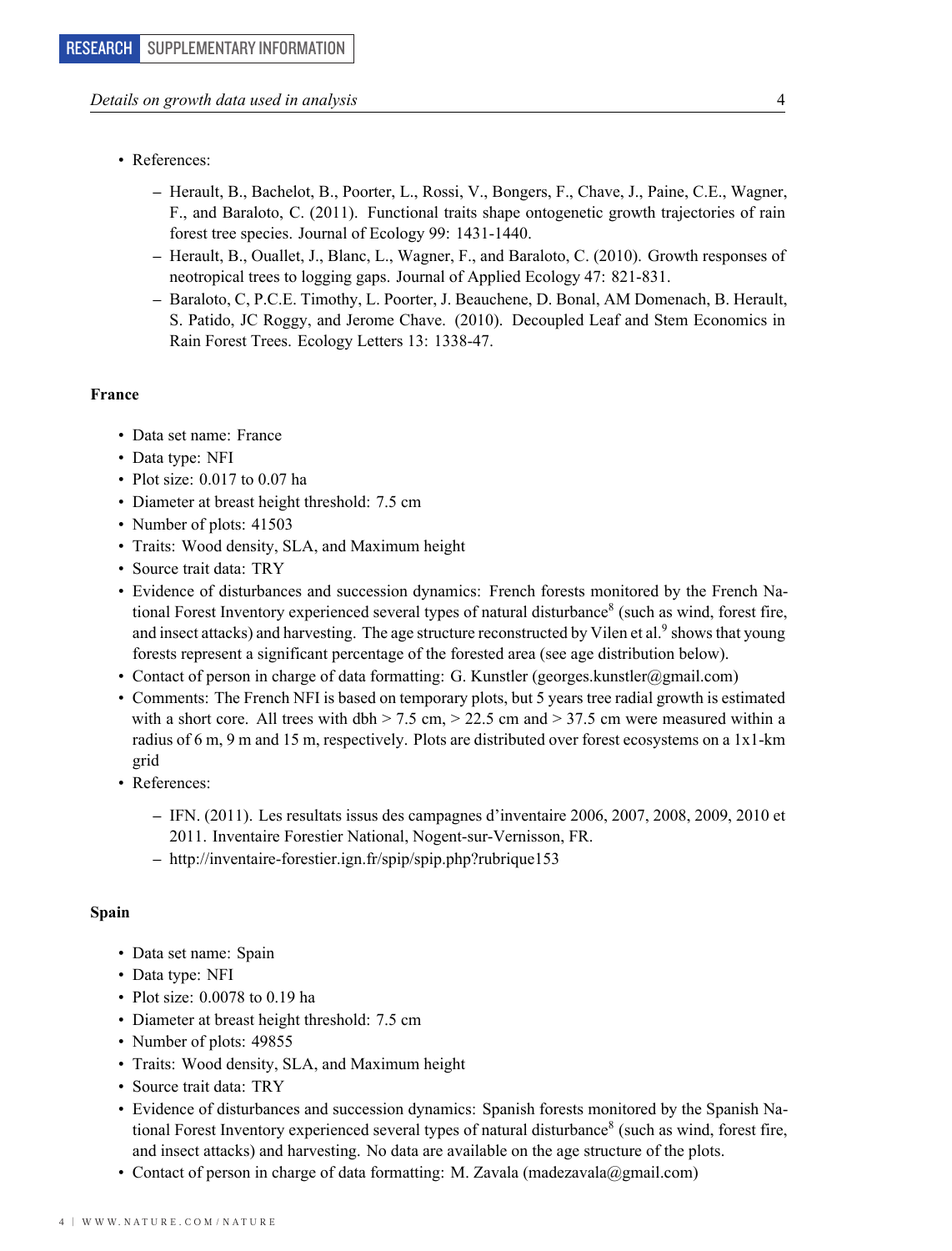- Comments: Each SFI plot included four concentric circular sub-plots of 5, 10, 15 and 25-m radius. In these sub-plots, adult trees were sampled when diameter at breast height (d.b.h.) was 7.5-12.4 cm, 12.5-22.4 cm, 22.5-42.5 cm and  $>= 42.5$  cm, respectively.
- References:
	- **–** Villaescusa, R. & Diaz, R. (1998) Segundo Inventario Forestal Nacional (1986-1996), Ministerio de Medio Ambiente, ICONA, Madrid.
	- **–** Villanueva, J.A. (2004) Tercer Inventario Forestal Nacional (1997-2007). Comunidad de Madrid. Ministerio de Medio Ambiente, Madrid.
	- **–** http://www.magrama.gob.es/es/desarrollo-rural/temas/politica-forestal/inventario-cartografia/inventarioforestal-nacional/default.aspx

## **Switzerland**

- Data set name: Swiss
- Data type: NFI
- Plot size: 0.02 to 0.05 ha
- Diameter at breast height threshold: 12 cm
- Number of plots: 2665
- Traits: Wood density, SLA, and Maximum height
- Source trait data: TRY
- Evidence of disturbances and succession dynamics: Swiss forests monitored by the Swiss National Forest Inventory experienced several types of natural disturbance (such as wind, forest fire, fungi and insect attacks) and harvesting. The age structure reconstructed by Vilen et al.<sup>9</sup> shows that young forests represent a significant percentage of the forested area (see age distribution below).
- Contact of person in charge of data formatting: M. Hanewinkel & N. E. Zimmermann  $(niklaus.zimmermann@wsl.ch)$
- Comments: All trees with dbh > 12 cm and > 36 cm were measured within a radius of 7.98 m and 12.62 m, respectively.
- References:
	- **–** http://www.lfi.ch/index-en.php
	- **–** Brandli, U.-B. (Red.) 2010: Schweizerisches Landesforstinventar. Ergebnisse der dritten Erhebung 2004-2006. Birmensdorf, Eidgenossische Forschungsanstalt fur Wald, Schnee und Landschaft WSL. Bern, Bundesamt fur Umwelt, BAFU. 312 S.

#### **Sweden**

- Data set name: Sweden
- Data type: NFI
- Plot size: 0.0019 to 0.0314 ha
- Diameter at breast height threshold: 5 cm
- Number of plots: 22904
- Traits: Wood density, SLA, and Maximum height
- Source trait data: TRY
- Evidence of disturbances and succession dynamics: Swedish forests monitored by the Swedish National Forest Inventory experienced several types of natural disturbance<sup>8</sup> (such as wind, forest fire, and insect attacks) and harvesting. The age structure reconstructed by Vilen et al.<sup>9</sup> shows that young forests represent a significant percentage of the forested area (see age distribution below).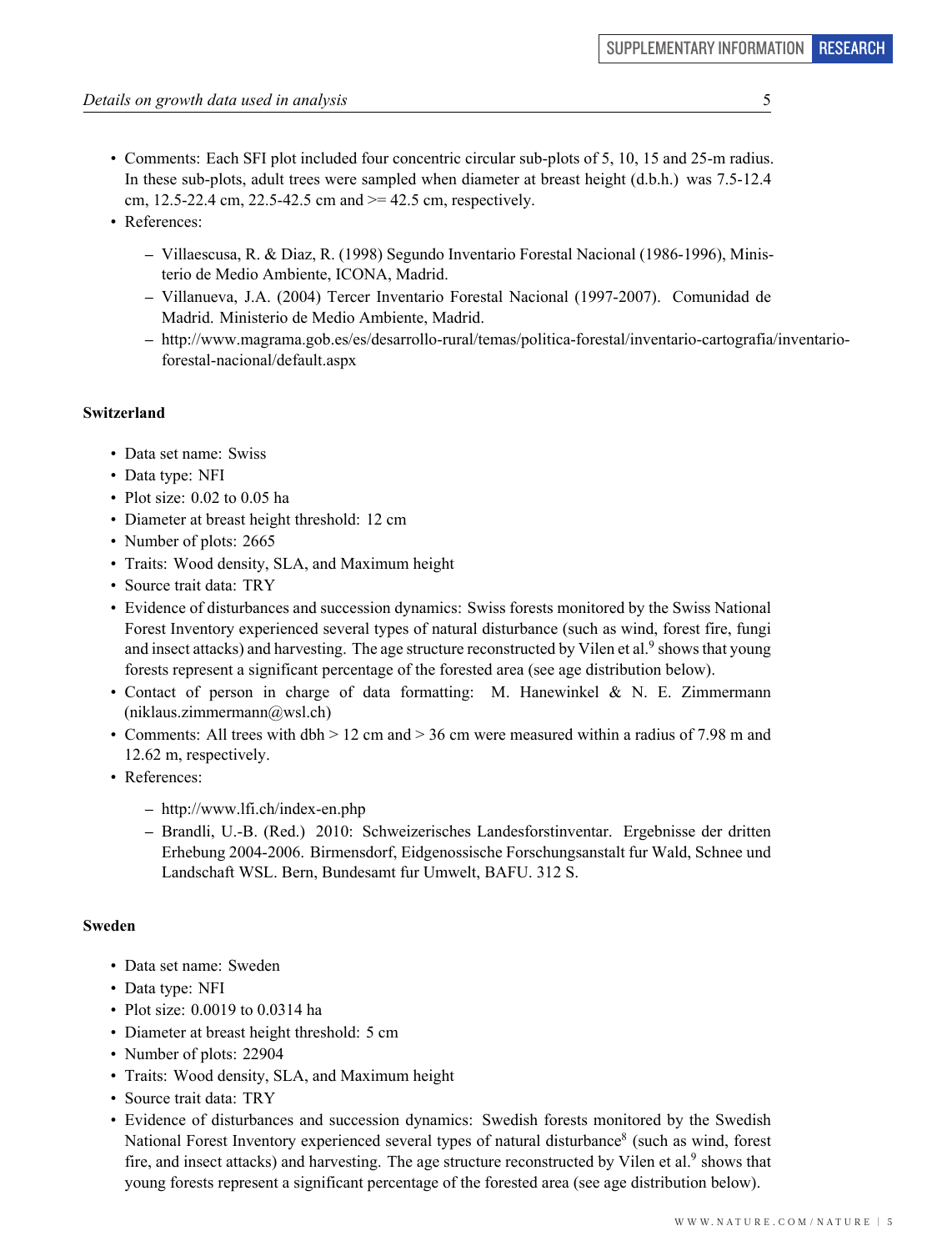#### *Details on growth data used in analysis* 6

- Contact of person in charge of data formatting: G. Stahl (Goran.Stahl@slu.se)
- Comments: All trees with dbh > 10 cm were measured on circular plots of 10 m radius.
- References:
	- **–** Fridman, J., and Stahl, G. (2001). A three-step approach for modelling tree mortality in Swedish forests. Scandinavian Journal of Forest Research 16: 455-466.

#### **USA**

- Data set name: US
- Data type: NFI
- Plot size: 0.0014 to 0.017 ha
- Diameter at breast height threshold: 2.54 cm
- Number of plots: 97434
- Traits: Wood density, SLA, and Maximum height
- Source trait data: TRY
- Evidence of disturbances and succession dynamics: US forests monitored by the FIA experienced several types of natural disturbance (such as wind, forest fire, fungi and insects attacks) and harvesting. The age structure reconstructed by Pan et al.<sup>10</sup> shows that young forests represents a significant percentage of the forested area (see age distribution below).
- Contact of person in charge of data formatting: M. Vanderwel (Mark.Vanderwel@uregina.ca)
- Comments: FIA data are made up of clusters of 4 subplots of size 0.017 ha for tree dbh  $> 1.72$  cm and nested within each subplot sampling plots of 0.0014 ha for trees dbh  $> 2.54$  cm. The data for the four subplots were pooled
- References:
	- **–** http://www.fia.fs.fed.us/tools-data/

#### **Canada**

- Data set name: Canada
- Data type: NFI
- Plot size: 0.02 to 0.18 ha
- Diameter at breast height threshold: 2 cm
- Number of plots: 15019
- Traits: Wood density, SLA, and Maximum height
- Source trait data: TRY
- Evidence of disturbances and succession dynamics: Canadian forests monitored by the regional forest monitoring programs experienced several types of natural disturbance (such as wind, forest fire, fungi and insect attacks) and harvesting. The age structure reconstructed by Pan et al.<sup>10</sup> shows that young forests represent a significant percentage of the forested area (see age distribution below).
- Contact of person in charge of data formatting: J. Caspersen (john.caspersen@utoronto.ca)
- Comments: Provinces included are Manitoba, New Brunswick, Newfoundland and Labrador, Nova Scotia, Ontario, Quebec and Saskatchewan. The protocol is variable between Provinces. A large proportion of data is from the Quebec province and the plots are 10 m in radius in this Province.
- References: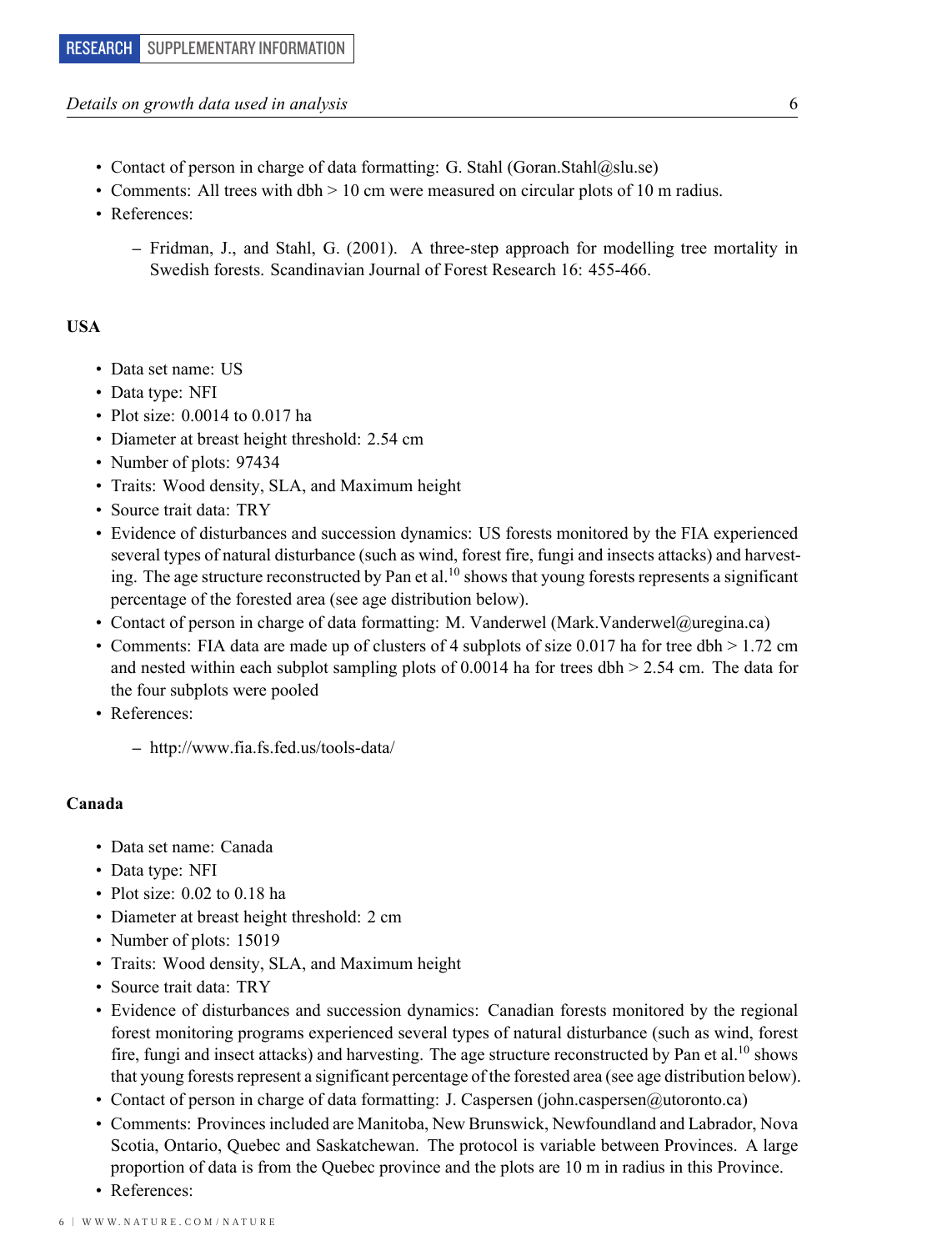# **New Zealand**

- Data set name: NZ
- Data type: NFI
- Plot size: 0.04 ha
- Diameter at breast height threshold: 3 cm
- Number of plots: 1415
- Traits: Wood density, SLA, and Maximum height
- Source trait data: local
- Evidence of disturbances and succession dynamics: New Zealand forests are experiencing disturbance by earthquake, landslide, storm, volcanic eruptions, and other types. According to Holdaway et al.<sup>11</sup> the disturbance return interval on the plots is  $63$  years.
- Contact of person in charge of data formatting: D. Laughlin (d.laughlin@waikato.ac.nz)
- Comments: Plots are 20 x 20 m.
- References:
	- **–** Wiser, S.K., Bellingham, P.J. & Burrows, L.E. (2001) Managing biodiversity information: development of New Zealand's National Vegetation Survey databank. New Zealand Journal of Ecology, 25: 1-17.
	- **–** https://nvs.landcareresearch.co.nz/

## **Australia**

- Data set name: NSW
- Data type: NFI
- Plot size: 0.075 to 0.36 ha
- Diameter at breast height threshold: 10 cm
- Number of plots: 30
- Traits: Wood density, and Maximum height
- Source trait data: local
- Evidence of disturbances and succession dynamics: The plot network was initially established in the 1960s with different levels of selection harvesting<sup>12</sup>.
- Contact of person in charge of data formatting: R. M. Kooyman (robert@ecodingo.com.au) for plot and trait data
- Comments: Permanents plots established by the NSW Department of State Forests or by RMK
- References:
	- **–** Kooyman, R.M. and Westoby, M. (2009) Costs of height gain in rainforest saplings: main stem scaling, functional traits and strategy variation across 75 species. Annals of Botany 104: 987-993.
	- **–** Kooyman, R.M., Rossetto, M., Allen, C. and Cornwell, W. (2012) Australian tropical and sub-tropical rainforest: phylogeny, functional biogeography and environmental gradients. Biotropica 44: 668-679.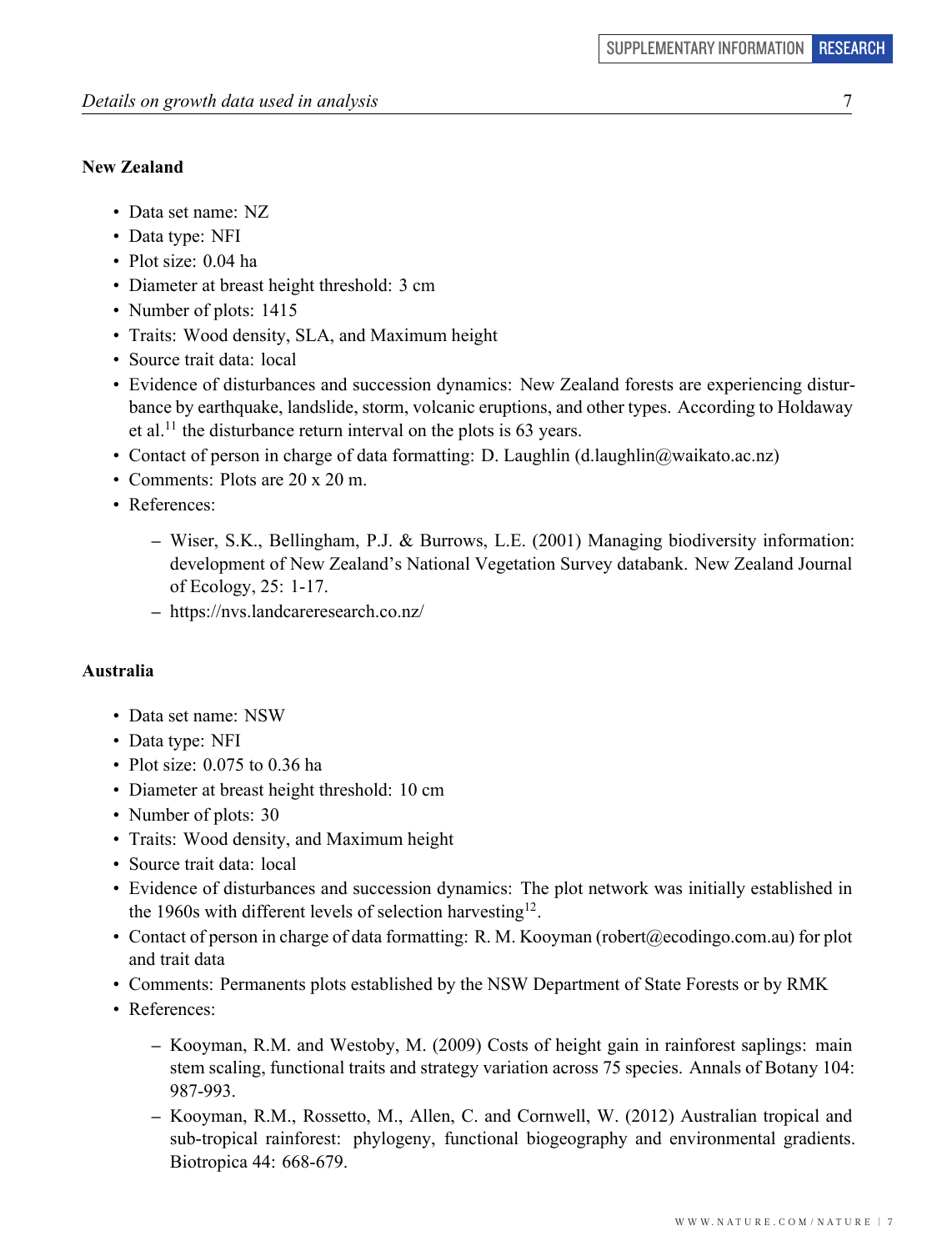# **Forests age distribution for Europe and North America.**



Figure 1: **Age distribution of forest area in 20-year age class for France, Switzerland and Sweden, estimated by Vilen et al.<sup>9</sup> .** The last class plotted at 150 years is for age > 140 years (except for Sweden where the last class 110 is age  $> 100$  years).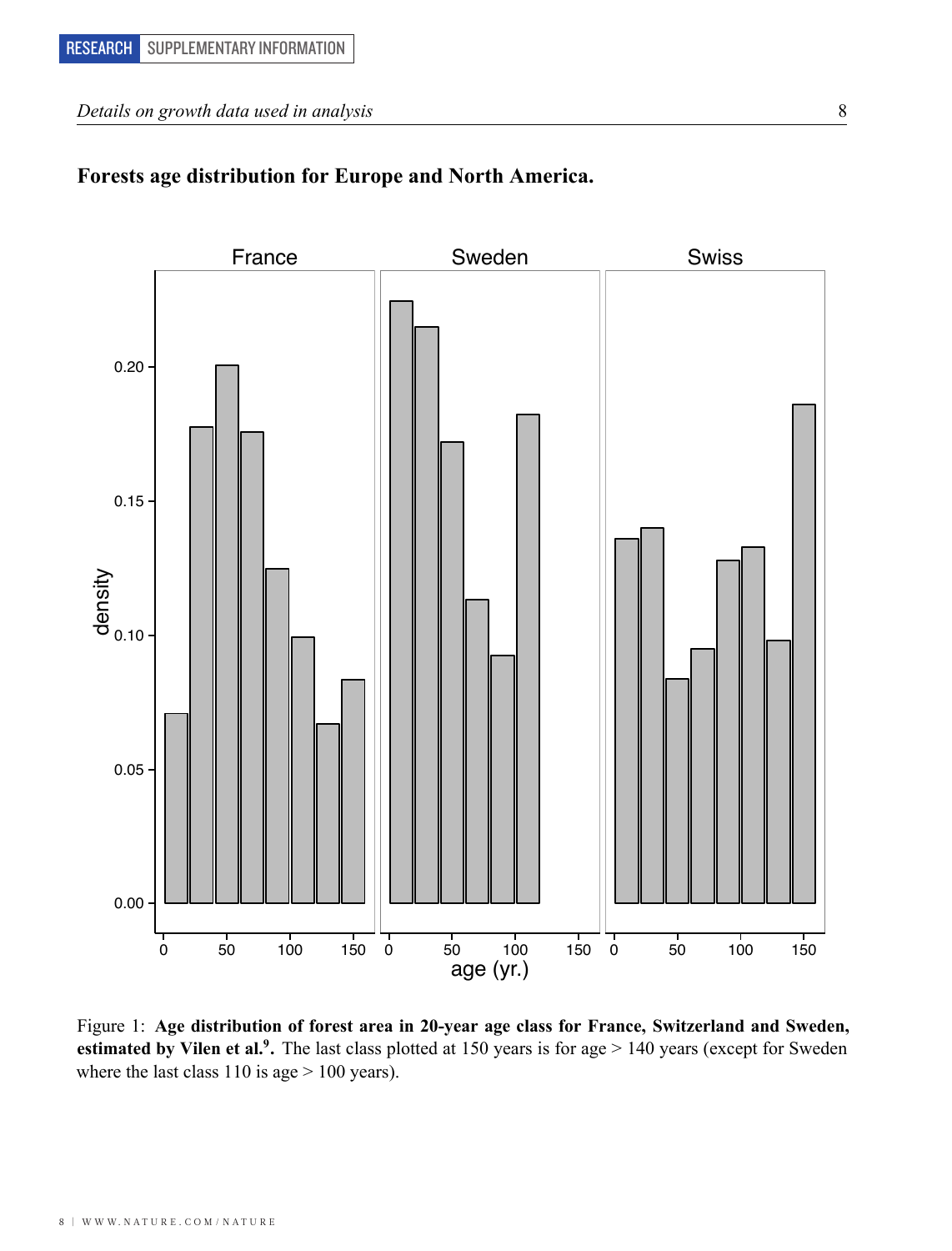

Figure 2: **Age distribution of forest area in 20-year age class for North America (USA and Canada), estimated by Pan et al.<sup>10</sup>.** The last class plotted at 150 years is for age  $> 140$  years. 150 years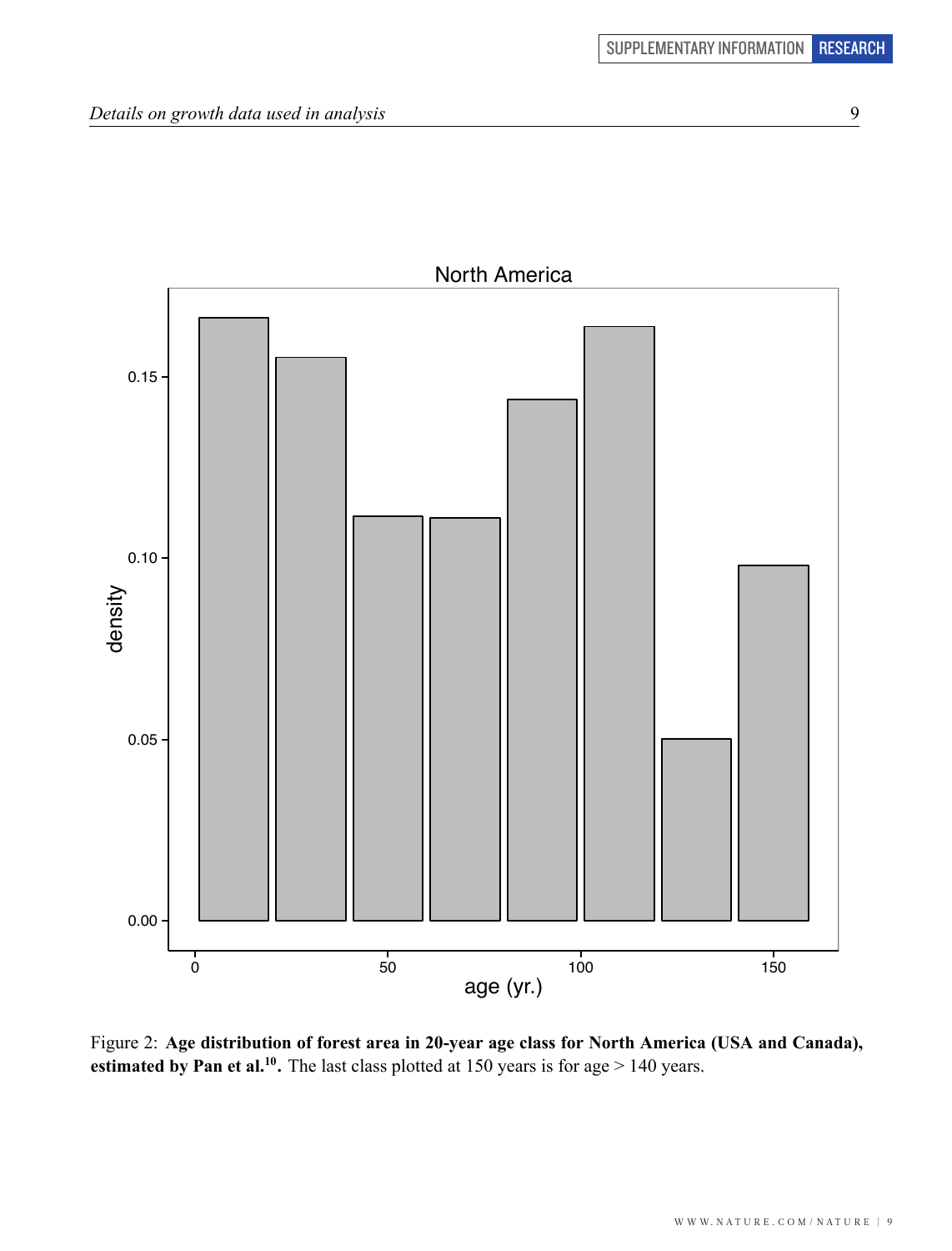*Supplementary Results* 10

# **Supplementary Results**



Figure 3: **Trait-dependent and trait-independent effects on maximum growth and competition across the globe and their variation among biomes for models with random effect in the parameters for data set and the Koppen-Geiger ecoregion for wood density (a), specific leaf area (b) and maximum height (c).** See Figure 2 in the main text for parameters description and see Fig 1a in the main text for biome definition.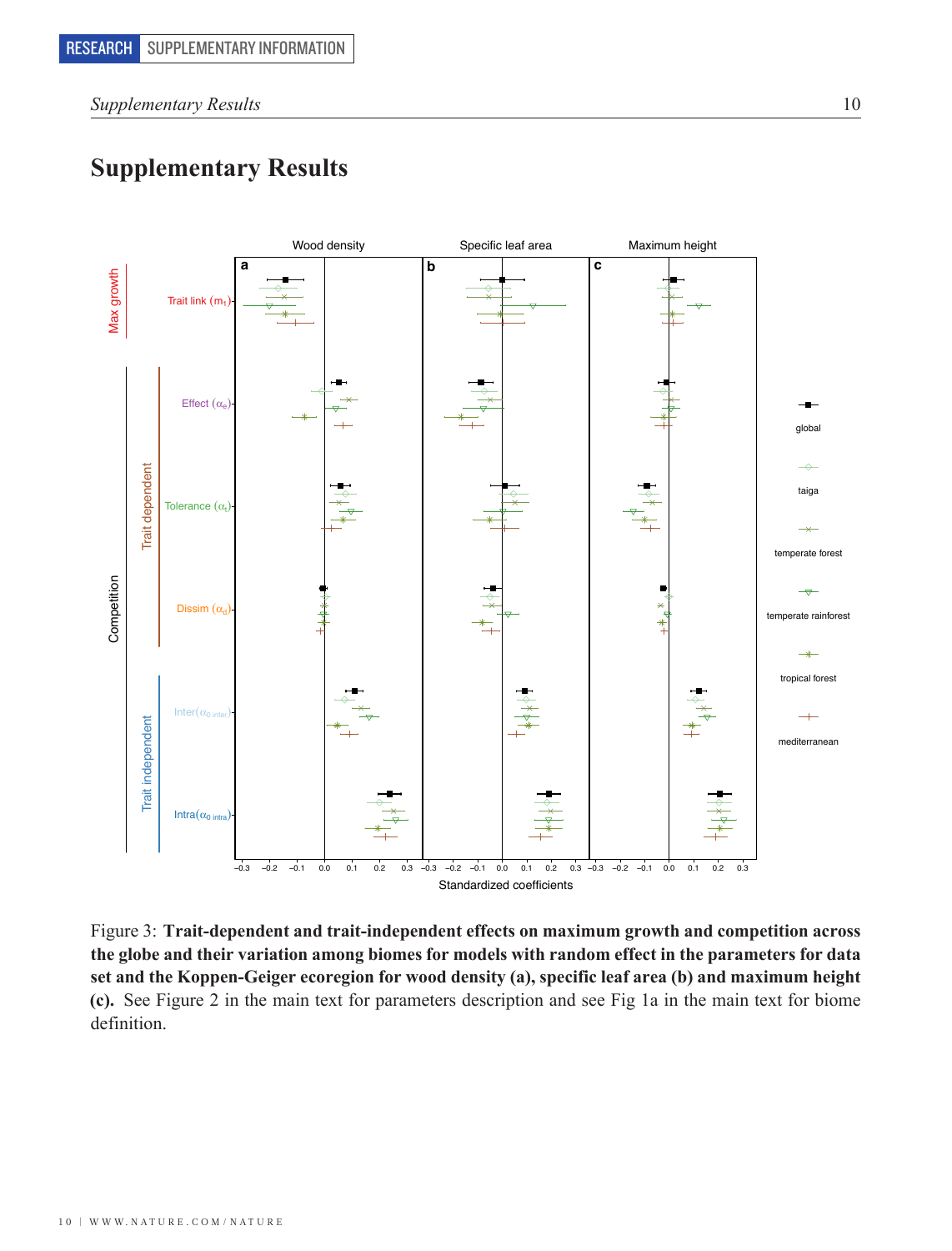# **Supplementary Discussion Supplementary Discussion**

# **Trait effects and potential mechanisms**

The most important driver of individual growth was individual tree size with a positive effect on basal area growth (see Extended Data Table 3). This is unsurprising as tree size is known to be a key driver of tree growth  $13,14$ . Then there was a consistent negative effect of the total basal area of conspecific and of the growth Figure 1. Then there was a consistent negative effect of the total basal area of conspective and<br>heterospecific neighbouring competitors across all biomes. The dominance of a competitive effect for the growth of adult trees (diameter at breast height  $>$  = 10cm) agrees well with the idea that facilitation processes are generally limited to the regeneration phase rather than to the adult stage<sup>15</sup>. Differences in  $\alpha_{0 intra} \& \alpha_{0 inter}$  between biomes are not great with large overlap of their confidence intervals. Because the data coverage with different among traits, the data used to fit the models is not identical for all traits.<br>This may symbin variation between highese for trait independent negations? This may explain variation between biomes for trait-independent parameters? heterospecific neighbouring competitors across all biomes. The dominance of a competitive effect for the growth of adult trees (diameter at breast height  $\ge$  = 10cm) agrees well with the idea that facilitation processes are generally limited to the regeneration phase rather than to the adult stage. Differences in

In terms of trait effects, wood density (WD) was strongly negatively associated with maximum growth, which is in agreement with the idea that shade-intolerant species with low wood density have faster growth in absence of competition (full light conditions) than shade tolerant species<sup>16,17</sup>. One advantage of low wood density is clearly that it is cheaper to build light than dense wood, thus for the same biomass growth low wood density species will have higher basal area increments than species with high wood density  $14$ . Other advantages of low wood density may include higher xylem conductivity<sup>18</sup>, though for angiosperms this is a correlated trait rather than a direct consequence. A countervailing advantage for high wood density species was their better tolerance of competition (less growth reduction per unit of basal area of competitors), which is in line with the idea that these species are more shade tolerant<sup>16-18</sup>. This has most often been related to the higher survival associated with high wood density<sup>19</sup> via resistance to mechanical damage, herbivores and pathogens<sup>18,19</sup>. Survival was not analysed here. The growth-response differences that were analysed might be related to lower maintenance respiration<sup>20</sup>, that may lead to a direct advantage in deep shade. This relationship might also arise through correlated selection for high survival and high growth in shade. Finally, high wood density was also weakly correlated with stronger competitive effects. This might possibly have been mediated by larger crowns (both in depth and radius) $2^{1,22}$ , casting a deeper shade.  $\theta$  shade.  $\frac{1}{100}$  in absence of computer the competition (full light computation (full light computer) than shade to the sum species  $\frac{1}{100}$  $r_{\rm s}$  shade.

SLA appeared positively correlated with maximum basal area growth, though only significantly in three of five biomes and with weak effects. Previous studies have reported strong positive correlations among SLA, gas exchange (the 'leaf economic spectrum'<sup>23</sup>) and young seedling relative growth rate<sup>24,25</sup>. Studies<sup>17,26</sup> on adult trees have however generally reported weak and marginal correlation between SLA and maximum growth. In short, our results are in line with previous reports. Low SLA was also correlated with a stronger exposure in short, our results are in the with previous reports. Low SLA was also correlated with a stronger<br>competitive effect. This may be related to a longer leaf life span characteristic of low SLA species because leaf longevity leads to a higher accumulation of leaf in the canopy and thus a higher light interception<sup>27</sup>.

Maximum height was weakly positively correlated with maximum growth rate (confidence intervals spanned zero except for temperate rain forest). Previous studies<sup>17,21,26</sup> have found mixed support for this spanned zero except for temperate rain forest). relationship. Possible mechanisms are contradictory. Maximum height may be associated with greater access to light and thus faster growth, but at the same time life history strategies might select for slower growth in long-lived plants<sup>26</sup>. Maximum height was weakly negatively correlated with tolerance to competition (confidence intervals spanned zero except for temperate rain forest, tropical forest and taiga), in line with the idea that sub-canopy trees are more shade-tolerant<sup>21</sup>. There was very little correlation between maximum height and competitive effects, despite the fact that taller trees are generally considered to be the constant of the constant of the constant of the constant of the constant of the constant of the constant ered to have a greater light interception ability. It is however important to note that we are analysing the species maximum height and not the actual tree height of the individual. These weak effects of maximum height are probably explained by the fact that our analysis deals with short-term competition effects on tree growth. Size-structured population models<sup>28</sup> have in contrast shown that maximum height can be a key driver of long-term competitive success in terms of population growth rate. Maximum neight was weakly positively correlated with maximum growth rate (confidence intervals spanned zero except for temperate rain forest). Previous studies  $\frac{1}{2}$  have found mixed support for this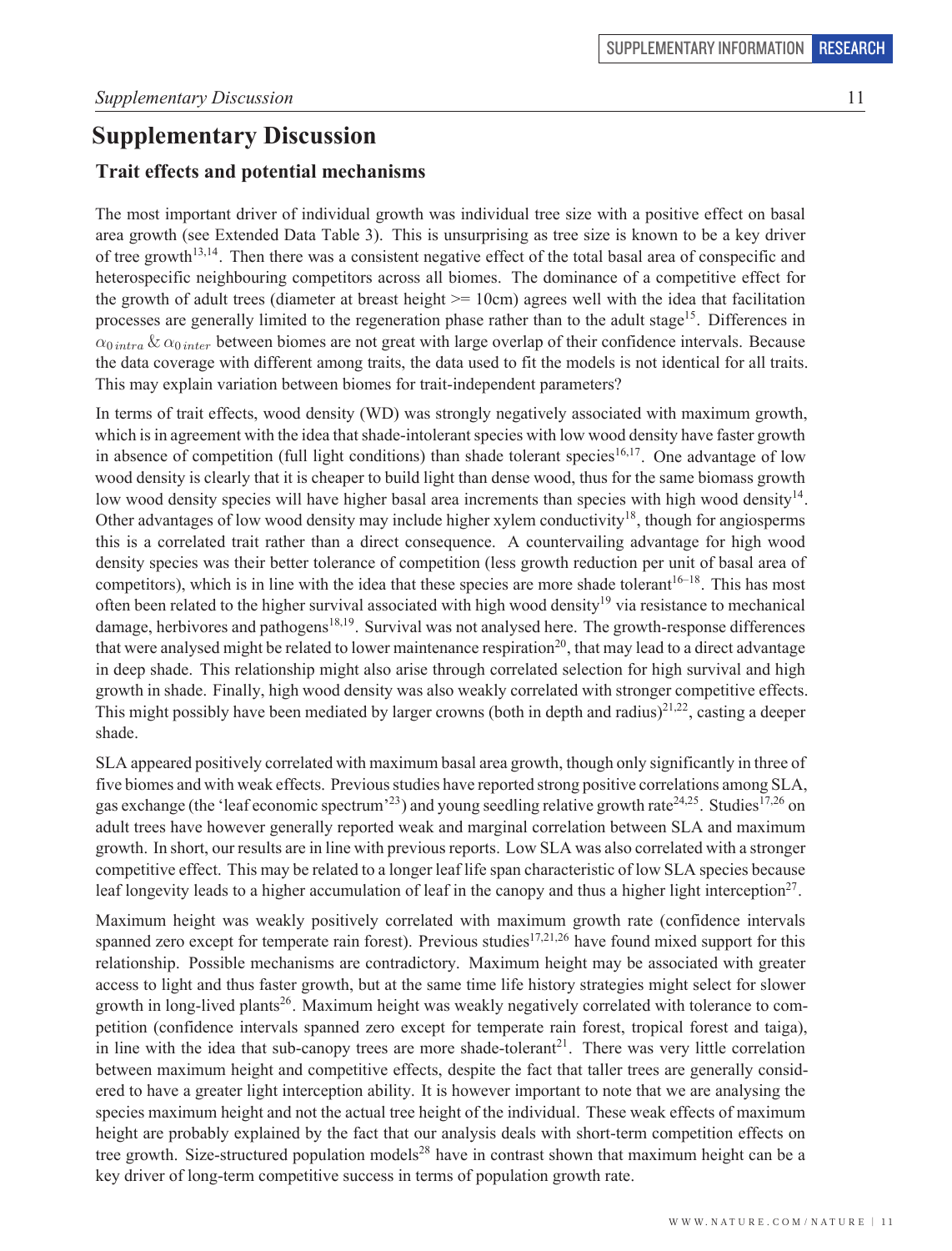# *Supplementary Discussion* 12 *Supplementary Discussion* 12

Our results raise the question whether there is a coordination between trait values conferring strong competitive effect and trait values conferring high competitive tolerance. Competitive effect and tolerance are two central elements of a species' competitive ability<sup>29</sup>. One may expect that because of intraspecific competition, species with strong competitive effects should have evolved a high tolerance to competition. We found clear evidence for such coordination for wood density, but not for the other traits. High wood density conferred better competitive tolerance and also stronger competitive effects. High SLA conferred stronger competitive effects but not better tolerance of competition. For maximum height, as explained above, there was a tendency for short maximum height to lead to high tolerance of competition (see also the Figure 4 in Supplementary Results), but no link with competitive effect. These mixed results on coordination between tolerance and effects are important because they mean that competitive interactions are not well described as a trait hierarchy relating a focal species to its competitors (measured as  $t_c - t_f$  and thus assuming  $\alpha_e = \alpha_t$  as in Reference 30; Reference 31; Reference 32). Traits of competitors alone or of focal plants alone may convey more information than the trait hierarchy. These processes of traits linked to either competitive effects or competitive tolerance, nevertheless, still lead to some trait values having an advantage in competitive interactions. One key question regarding competitive effect and competitive response is their relative importance in terms of long-term effects on population level outcomes of competition. In some simple population models<sup>33,34</sup> the population outcome of competition was not affected by the competitive effect. On this basis competitive tolerance would be more important than competitive effect. However more complex resource competition models<sup>35</sup>, or size-structured forest models of competition for light<sup>28</sup>, do show that the competitive effect may influence the long-term population outcome of competition.  $\beta$  for competition.

It is also important to note that trait dissimilarity effects appeared stronger when trait independent differences between intra and interspecies competition were not separated (Figure 3 in Supplementary Results). In other words, competitive effects were distinctly stronger when traits were identical compared to when they were a little different.

Given that the effect sizes we report for effects of traits on competitive interactions are modest, the question arises whether the three traits available to us (wood density, SLA, and maximum height) were the best candidates. It is possible that traits more directly related to mechanisms of competition may be more eand the state is a possible that the traits above directly related to incertainisms or competition may be more<br>powerful. For instance the leaf area index of the competitors or the light compensation point at leaf or powerful. To misulate the fear area mask of the competitors of the right compensation point at fear of whole-plant level might have superior predictive power in relation to competition for light. It is possible also that traits measured at the individual level rather than as species averages might have strengthened at leaf or the light competition point at leaf area in the competition point at leaf or the light competition point the predictive power of our analysis<sup>31</sup>.  $\alpha$  that the individual level rather than as species  $\alpha$ 

#### **Variations between biomes**

Overall, most results were rather consistent across biomes (Fig 2 main text), but some exceptions deserve comment. For SLA, the sign of the tolerance of competition parameters differed substantially among biomes (Fig. 2 main text). High SLA species tended to be more competition-tolerant (tolerance to competition parameter  $\alpha_t$ ) in temperate forests (confidence interval only marginally intercepted zero) while low SLA species were more competition-tolerant in tropical and temperate rain forests. These different outcomes may trace to the lack of deciduous species in tropical and temperate rain forests (see Extended Data Table 1), because the link between shade-tolerance and SLA is different for deciduous and evergreen species<sup>36</sup>. In tropical forests shade-tolerant species often have long leaf lifespans, associated with low SLA. On the other hand in temperate deciduous forests the length of the growing season is fixed by temperature. Shade tolerant species cannot increase leaf longevity and instead reduce the cost of leaf production (high SLA) to offset the reduced income due to low light availability. The other noticeable difference between biomes was for taiga where the parameter relating wood density to competitive effect was negative, versus positive in the other biomes (Fig 2 main text). We do not have a mechanistic explanation for this discrepancy, but observe that taiga has relatively few species, many of which are conifers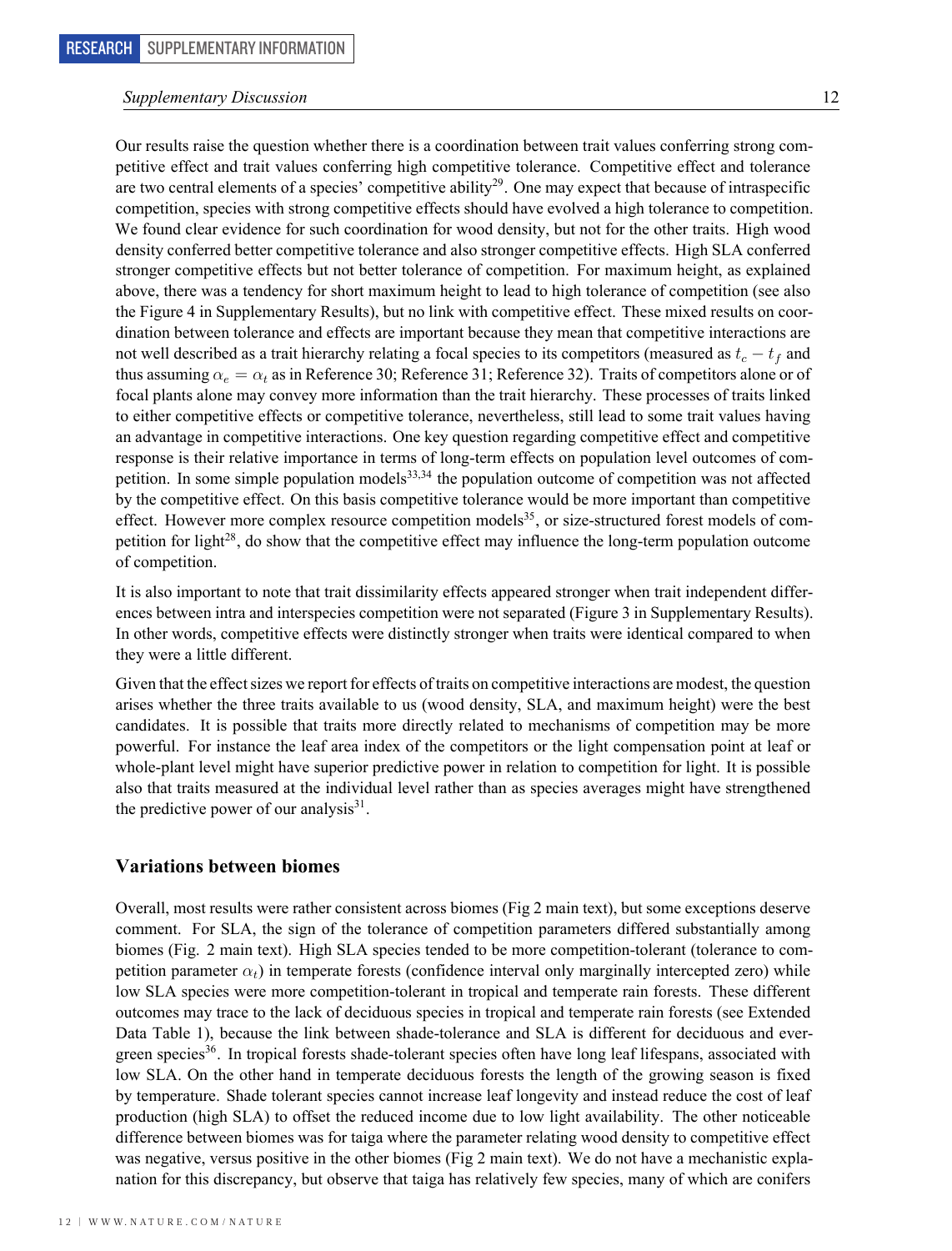where the range of wood density is narrower than in angiosperms (see Extended Data Table 1).

#### **References**  $\mathbf{D}$  of anong angiosperms (see Extending Data Table 1).

1. Young, T. P. & Hubbell, S. P. Crown Asymmetry, Treefalls, and Repeat Disturbance of Broad-Leaved **References** Forest Gaps. *Ecology* **72,** 1464–1471 (1991).

2. Hubbell, S. P. et al. Light-gap disturbances, recruitment limitation, and tree diversity in Neotropical Forest. *Science* **283**, 554–557 (1999).

3. Lobo, E. & Dalling, J. W. Spatial scale and sampling resolution affect measures of gap disturbance in a lowland tropical forest: Implications for understanding forest regeneration and carbon storage. Proceedings of the Royal Society B: Biological Sciences **281,** 20133218–20133218 (2014).  $3.$  Lobo, E.  $\frac{1}{2}$  and sampling resolution affect measures of gap disturbance in a few disturbance in affect measures of  $\frac{1}{2}$ 

4. Uriarte, M. *et al.* Natural disturbance and human land use as determinants of tropical forest dynamics: Results from a forest simulator. *Ecological Monographs* **79**, 423–443 (2009). 4. Uriarte, M. et al. Natural disturbance and human land use as determinants of tropical forest dynamics:

5. Gourlet-Fleury, S. et al. Tropical forest recovery from logging: A 24 year silvicultural experiment from central africa. *Philosophical Transactions of the Royal Society B: Biological Sciences* 368, 20120302– 20120302 (2013). 5. Gourlet-Fleury, S. *et al.* Tropical forest recovery from logging: A 24 year silvicultural experiment from central africa. *Philosophical Transactions of the Royal Society B: Biological Sciences* **368,** 20120302–

6. Lin, T.-C. et al. Typhoon Disturbance and Forest Dynamics: Lessons from a Northwest Pacific Subtropical Forest. *Ecosystems* **14,** 127–143 (2011).

7. Herault, B. et al. Functional traits shape ontogenetic growth trajectories of rain forest tree species. J. *Ecol.* **99,** 1431–1440 (2011).

8. Seidl, R., Schelhaas, M.-J., Rammer, W. & Verkerk, P. J. Increasing forest disturbances in europe and their impact on carbon storage. Nature Climate Change 4, 806–810 (2014).

9. Vilén, T. et al. Reconstructed forest age structure in Europe 1950-2010. Forest Ecology and Manage*ment* **286**, 203–218 (2012). ment **200,** 203–210 (2012).

10. Pan, Y. et al. Age structure and disturbance legacy of North American forests. Biogeosciences 8, 715–732 (2011). *ment* **286,** 203–218 (2012). 10. Pan, Y. *et al.* Age structure and disturbance legacy of North American forests. *Biogeosciences* **8,**

11. Holdaway, R. et al. Annual carbon emissions associated with natural disturbance in New Zealand's natural and planted forests. (Wellington: Ministry of Primary Industries, 2014).

12. Kariuki, M., Rolfe, M., Smith, R., Vanclay, J. & Kooyman, R. M. Diameter growth performance varies with species functional-group and habitat characteristics in subtropical rainforests. Forest Ecology and Management  $225$ ,  $1-14$   $(2006)$ .  $12.11$  Kariuki, M.,  $22.8$ ,  $3.11$  K.,  $(20.00)$ ,  $(20.00)$ 

13. Stephenson, N. L. et al. Rate of tree carbon accumulation increases continuously with tree size. *Nature* **507,** 90–93 (2014).  $13.8$  Stephenson, N. 2001, 2014).

14. Enquist, B. J., West, G. B., Charnov, E. L. & Brown, J. H. Allometric scaling of production and life-history variation in vascular plants (vol 401, pg 907, 1999). Nature 401, 907–911 (1999).

15. Callaway, R. M. & Walker, L. R. Competition and Facilitation: A Synthetic Approach to Interactions in Plant Communities. *Ecology* **78**, 1958 (1997).

16. Nock, C. a et al. Wood density and its radial variation in six canopy tree species differing in shadetolerance in western Thailand. Ann. Bot.  $104$ ,  $297-306$  (2009).

17. Wright, S. J. et al. Functional traits and the growth-mortality trade-off in tropical trees. Ecology 91, 3664–3674 (2010). tolerance in western Thailand. *Ann. Bot.* **104,** 297–306 (2009). 17. Wright, S. J. *et al.* Functional traits and the growth-mortality trade-off in tropical trees. *Ecology* **91,**

18. Chave, J. et al. Towards a worldwide wood economics spectrum. Ecol. Lett. 12, 351-66 (2009).